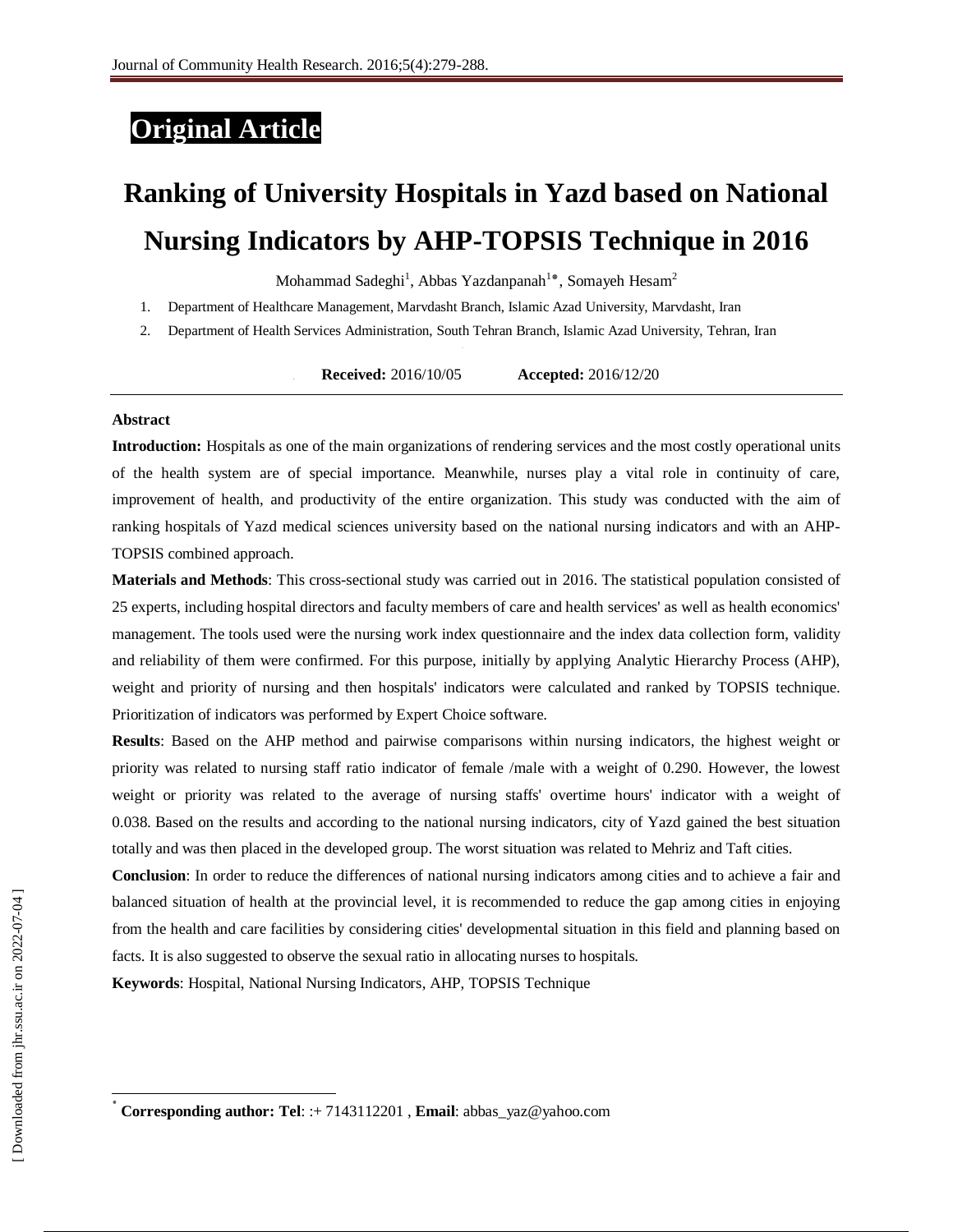#### **Introduction**

Growth and development in each country or each system, such as a country's health and care system, without integrated and efficient human resources lacks the necessary and foundational tool for achieving the goals of the system. Health and care system is empowered only when it can achieve its goals and missions up to the level of national development's predeterminations. In this regard, managers and policy makers of such a system need comprehensive and accurate information about the situation of their human resources to monitor and plan for the future [1].

Therefore, such measures that would improve individual performance and organizational effectiveness are development and implementation of programs to evaluate and rank hospitals based on human resources' indicators. In fact, assessing and ranking in the management of human resources is one of the crucial and key tasks, by which the present situation of human resources is studied and its strengths and weaknesses are identified. Organizations also need to know the situation of their employees to improve their human resources, increase their volume of production and services, and create positive changes in their movements' process  $^{[2]}$ . Now, in countries of the world, whether industrially developed or developing countries, considering the employee's performance, as well as their distribution, and justice in their workload are of great importance. This issue is counted as a

positive factor for development and improvement of human resources in many countries<sup>[3]</sup>.

Skilled and efficient human resources are the most invaluable and precious wealth of each country. Many communities cannot use their rich resources, because of their lack of qualification and competence <sup>[4]</sup>. Human resource is the most important asset of any health system. The findings of recent years have shown that improving the performance of health system employees will have a major share in development of health system performance <sup>[5]</sup>. In health and care system with nurses as its largest part, the importance of attraction and retention of nursing staffs is essential and vital. Recently, nurses' situation has been considered by managers to serve the patients [6].

Nurses' productivity is a crucial issue, because hospitals are places for taking care of patients who have complex needs. Also, it is well known that nurses form a great business source in the health and care system  $^{[7]}$ , so that, in many hospitals, up to 60 % of operational budget are allocated to nurses  $[8]$ . Thus, group of nurses affect an organization's productivity and progress more than any other group, thus, no health care organization can survive without efficient nursing unit [9].

Since nurses are the most important organizational strategic resources at health agencies' level, in the case of improving nursing indices, many benefits can be achieved. These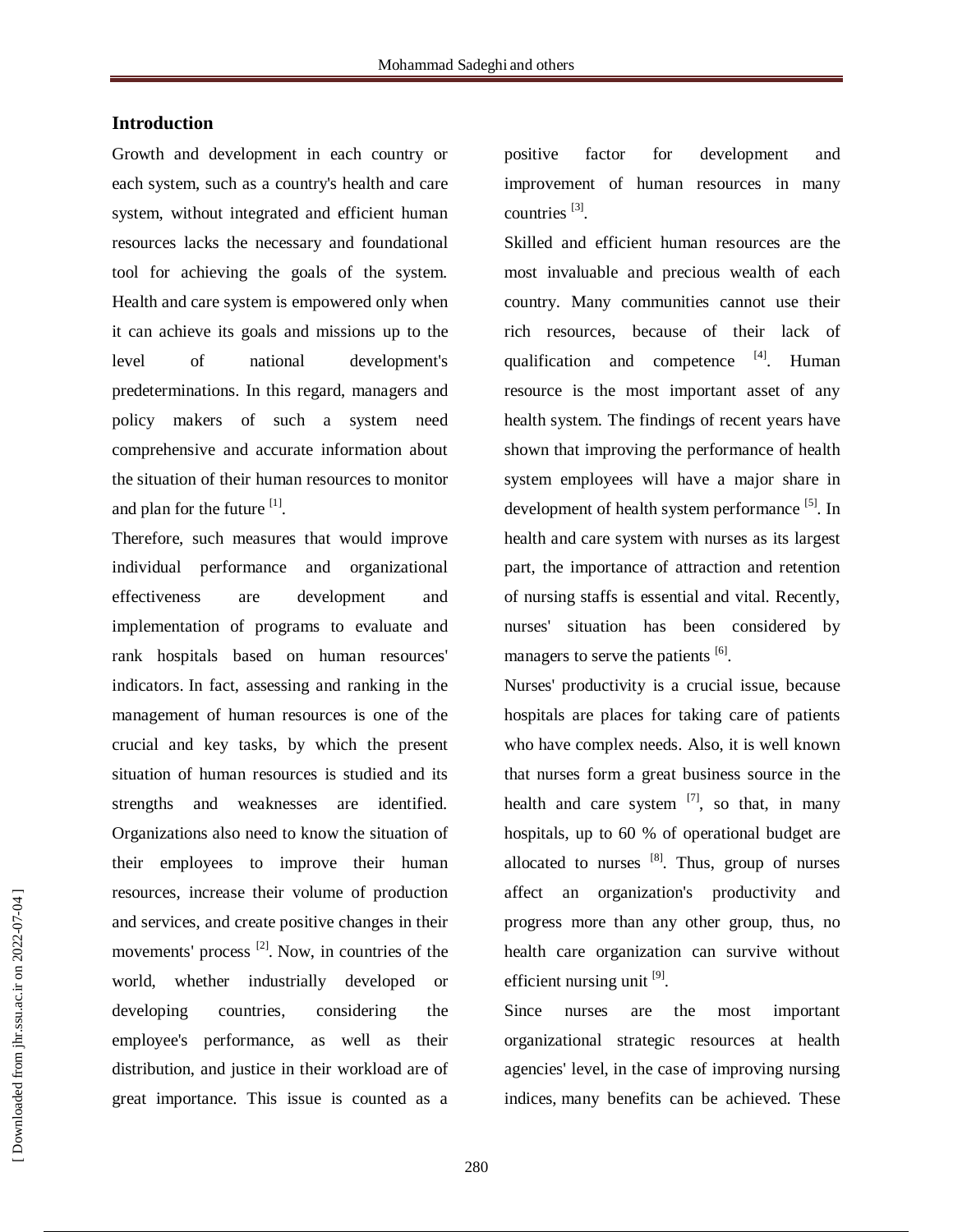benefits include reduction of production and services' costs, improvement of produced goods and services' quality, reduction of inflation, and ultimately achievement of welfare and higher levels of life for the society's individuals [10].

Some of the most important indicators about nurses and increase of their productivity are the National Nursing Indicators. These indicators have recently been notified by the Ministry of Health to the University of Medical Sciences. It was established that these indices of communitybased nursing and professional competence of nurses are placed in the Sixth Development Plan.

On the one hand, these indices help managers to improve performance of their organizations by applying their responsibilities and powers as a lever. On the other hand, the national indicators of nursing lead to avoid subjective judgments and help to assess hospitals more logically based on the pre-specified criteria. In the current study, the national nursing indicators were weighted at first and in the second step the situations of hospitals affiliated to Yazd Medical University were ranked and rated based on these indicators and TOPSIS technique. This was done to determine the hospitals' situation based on nursing indicators while rating the national nursing indicators in hospitals. Since the national indicators of nursing have recently been determined and assessed by the Ministry of Health, Treatment, and Medical Education and because no study has been carried out in this area, the present study aimed to rank hospitals of

Yazd medical sciences universities based on the national nursing indicators with AHP-TOPSIS technique in 2016.

#### **Materials and Methods**

This descriptive study was conducted in 2016. Research environment included all hospitals affiliated with Yazd University of Medical Sciences. The studied society included elites such as hospital managers (12 people), human resource managers in the field of Medical Sciences (5 people), and professors of health care, treatment, and economics management in Yazd University of Medical Sciences (8 persons). They were supposed to select and rank questionnaires of national nursing indicators. Given that the study population consisted of 25 participants and was limited, thus, sampling was not conducted in this study. The society under investigation entered the study through census. It should be noted that all of the studied participants had the entry criteria of at least 5 years of administrative experience, desire to participate in the study, and conduction of scientific and practical works in the field of nursing.

The data collection tool for prioritizing and weighting of indicators was a questionnaire which included eight indices: the ratio of nurses to beds (F1), the average overtime hours of nurse staff (F2), average training hours of nurse staff (F3), the ratio of a nurse to nursing staffs (F4), the ratio of employed nursing staff (formal and with contract) to the whole nurse staffs (F5), the ratio of hospitalized patients to nurses (F6),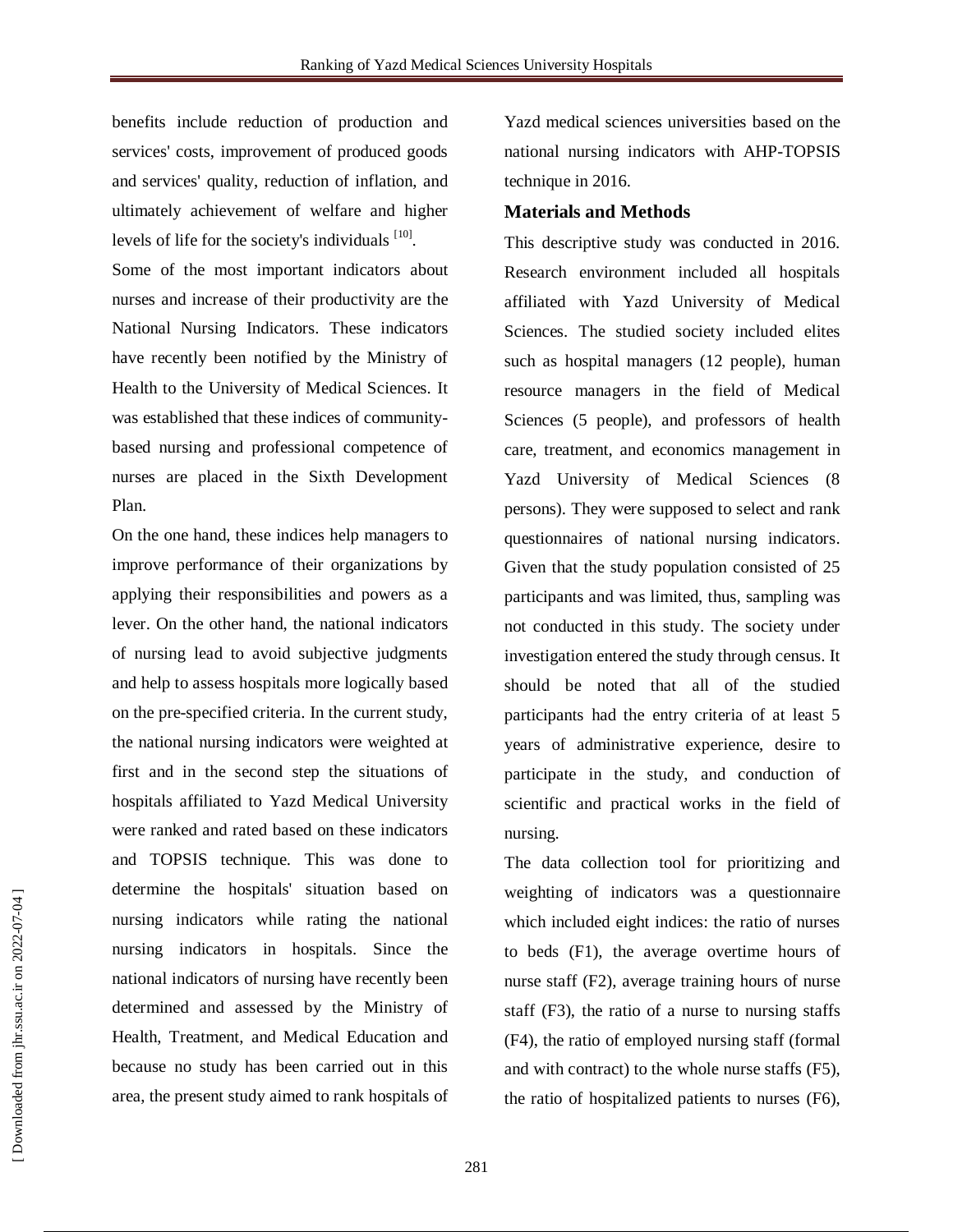the ratio of female to male nurses (F7), and the ratio of nurse staff to bed occupancy (F8).

Since the objective of this study was to compare and determine the importance of each indicator towards the other ones, questions were designed in a way that each factor was compared in relation to other factors based on numbers of 1, 3, 5, 7, and 9. These numbers respectively represent scales of completely more important, much more important, more important, a little more important, and the same. Questionnaire's validity was investigated based on expert opinions of three professors. Its reliability was also confirmed with calculation of Cronbach's alpha as 0.78.

To collect data, at first, a questionnaire containing indicators of national nursing was administered among participants to be completed thoroughly and accurately. Thus, while visiting the experts, the aim of the study as well as some instructions on how to complete the questionnaire were explained to them. They were also assured that their information will be kept strictly confidential and they can be notified

of the results. All participants were given enough time to answer the questions. Information of national nursing indicators was also gathered through demographic index values forms, referring to the Statistics Department of Yazd University of Medical Sciences, and in some from Statistics unit of hospitals.

The collected data were weighted by the Analytic Hierarchy Process by the 11 Expert Choice software. Hospitals' ranking was also performed with TOPSIS technique.

#### **Results**

Based on the Analytic Hierarchy Process and paired comparisons within nursing indices, the highest weight or priority was related to the index ratio of female nursing staff to male with a weigh of 0.290. The lowest weight or priority was also related to the indicator of nurses' overtime hours with the weight of 0.038. The inconsistency rate for these indices was 0.02 which shows that the achieved weights and priorities are acceptable. There was also a reasonable consistency among opinions of participants (Fig. 1).



**Fig. 1:** Nursing indicators' weight and priority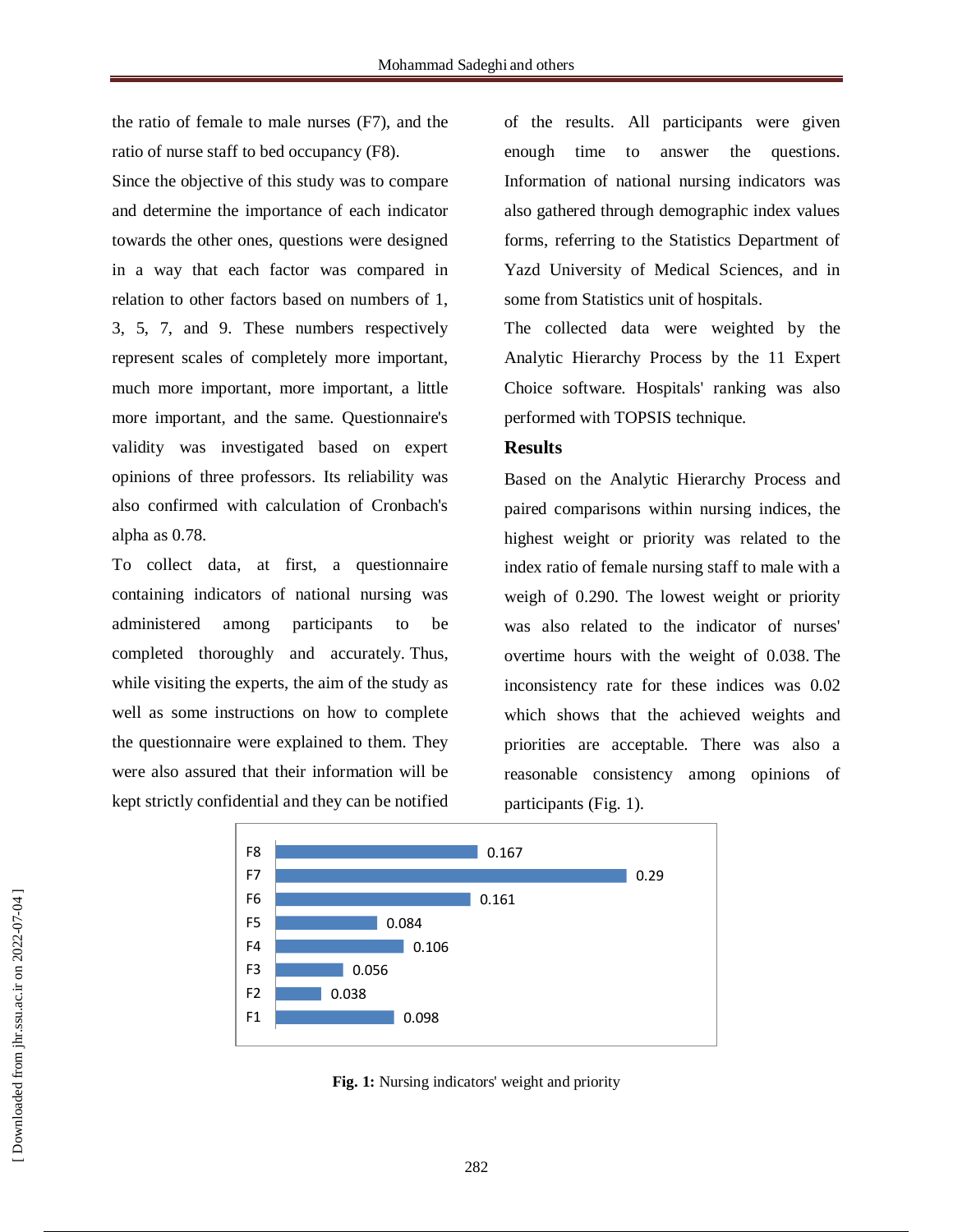In TOPSIS technique, to rank hospitals based on nursing indices, at first, the decision matrix including 12 cases or hospitals and 8 indicators was formed. Then, the formed matrix was normalized so that each value of the indicator was divided to its size. In Table 1, the decision matrix of studied indicators is represented. After normalization, each indicator was multiplied by the weight resulted from the Analytic Hierarchy Process. In the next step, the positive and negative ideal solutions were determined; the results are shown in Table 2.

**Table 1.** Normalized matrix of nursing indicators based on hospitals

| Hospital         | $H^*$ 1 | H.2   | H. 3  | H. 4  | H. 5  | H. 6  | H.7   | H. 8  | H. 9  | H. 10 | H. 11 | H. 12 |
|------------------|---------|-------|-------|-------|-------|-------|-------|-------|-------|-------|-------|-------|
| The ratio of     | 0.428   | 0.253 | 0.293 | 0.272 | 0.180 | 0.264 | 0.235 | 0.380 | 0.114 | 0.248 | 0.258 | 0.362 |
| nurse staff to   |         |       |       |       |       |       |       |       |       |       |       |       |
| bed              |         |       |       |       |       |       |       |       |       |       |       |       |
| Nurses' average  | 0.399   | 0.135 | 0.196 | 0.654 | 0.181 | 0.211 | 0.203 | 0.391 | 0.120 | 0.158 | 0.143 | 0.158 |
| hours of         |         |       |       |       |       |       |       |       |       |       |       |       |
| overtime         |         |       |       |       |       |       |       |       |       |       |       |       |
| Nurses' average  | 0.236   | 0.295 | 0.246 | 0.203 | 0.368 | 0.389 | 0.249 | 0.297 | 0.290 | 0.295 | 0.256 | 0.287 |
| hours of         |         |       |       |       |       |       |       |       |       |       |       |       |
| training         |         |       |       |       |       |       |       |       |       |       |       |       |
| The ratio of a   | 0.316   | 0.266 | 0.293 | 0.293 | 0.270 | 0.258 | 0.259 | 0.294 | 0.349 | 0.277 | 0.290 | 0.286 |
| nurse to nurse   |         |       |       |       |       |       |       |       |       |       |       |       |
| staff            |         |       |       |       |       |       |       |       |       |       |       |       |
| The ratio of     | 0.295   | 0.309 | 0.279 | 0.251 | 0.313 | 0.292 | 0.309 | 0.298 | 0.335 | 0.248 | 0.170 | 0.325 |
| employed         |         |       |       |       |       |       |       |       |       |       |       |       |
| nursing staff**  |         |       |       |       |       |       |       |       |       |       |       |       |
| The ratio of     | 0.193   | 0.345 | 0.297 | 0.248 | 0.423 | 0.299 | 0.374 | 0.161 | 0.089 | 0.284 | 0.384 | 0.155 |
| hospitalized     |         |       |       |       |       |       |       |       |       |       |       |       |
| patients to      |         |       |       |       |       |       |       |       |       |       |       |       |
| nurses staff     |         |       |       |       |       |       |       |       |       |       |       |       |
| The ratio of     | 0.213   | 0.303 | 0.159 | 0.244 | 0.189 | 0.258 | 0.248 | 0.216 | 0.100 | 0.347 | 0.640 | 0.168 |
| female nurses to |         |       |       |       |       |       |       |       |       |       |       |       |
| male nurses      |         |       |       |       |       |       |       |       |       |       |       |       |
| The ratio of     | 0.351   | 0.095 | 0.168 | 0.732 | 0.121 | 0.229 | 0.228 | 0.348 | 0.082 | 0.147 | 0.114 | 0.151 |
| nurses to bed    |         |       |       |       |       |       |       |       |       |       |       |       |
| occupancy rate   |         |       |       |       |       |       |       |       |       |       |       |       |

**\***Hospital

**\*\*** (formal and with contract) to total nursing staff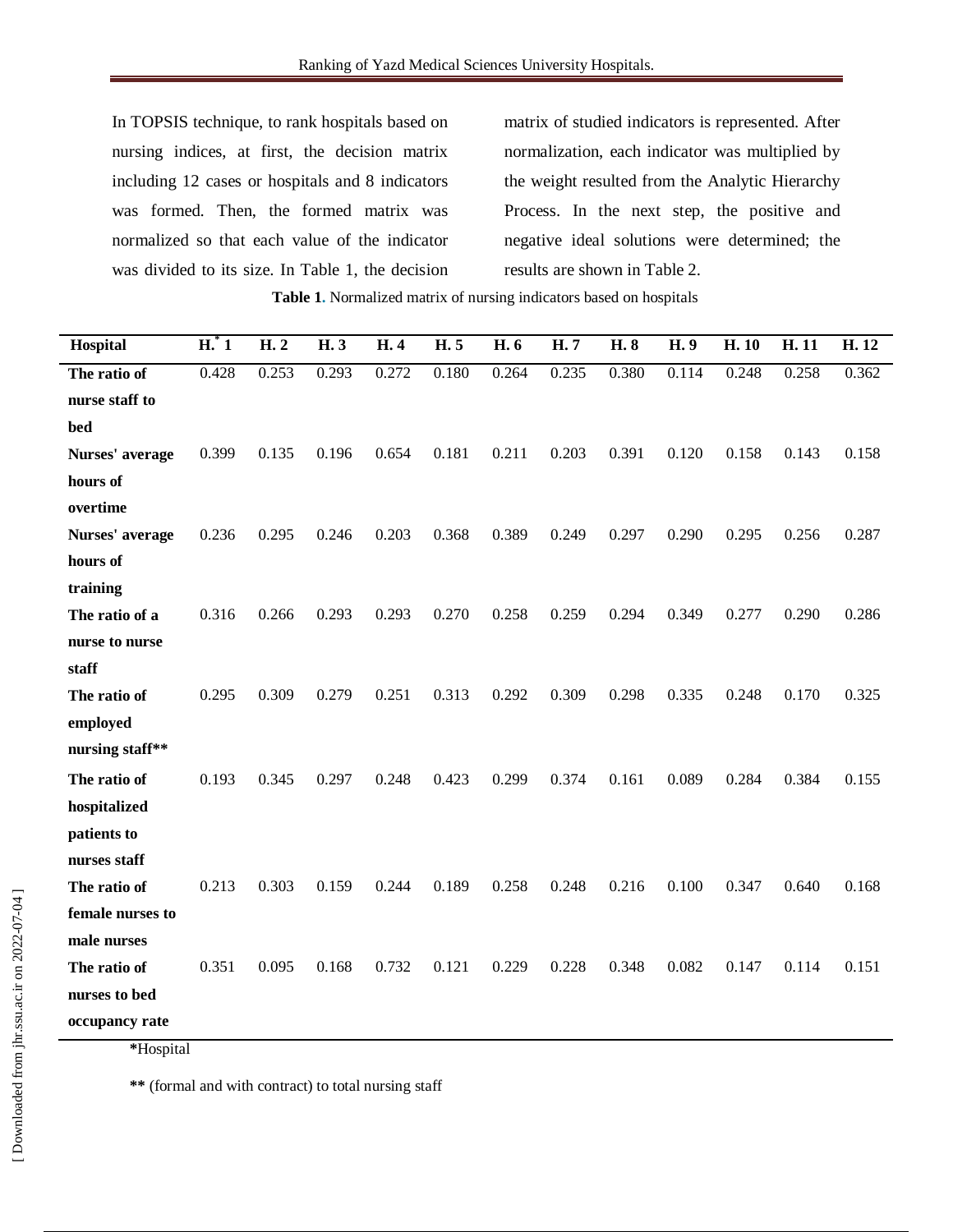| <b>Hospital</b>                               | $A+$  | $\mathbf{A}$ |
|-----------------------------------------------|-------|--------------|
| Nurse staff to bed                            | 0.042 | 0.011        |
| Nurses' average hours of overtime             | 0.025 | 0.005        |
| Nurses' average hours of training             | 0.022 | 0.011        |
| Nurse to nurses staff                         | 0.037 | 0.027        |
| Employed nursing staff to total nursing staff | 0.028 | 0.014        |
| Hospitalized patients to nurse staff          | 0.068 | 0.014        |
| <b>Female nurses to male nurses</b>           | 0.186 | 0.029        |
| Nurses to bed occupancy rate                  | 0.122 | 0.014        |

|  | Table 2. Determination of the positive and negative ideal solutions in terms of nursing indicators |  |  |  |  |  |
|--|----------------------------------------------------------------------------------------------------|--|--|--|--|--|
|  |                                                                                                    |  |  |  |  |  |

After determination of the positive and negative ideal solutions, the distance between them were obtained and then represented in Table 3 for each hospital. The final step was to determine the hospitals and their ranks. Finally, the development and rank factor were calculated for each hospital based on TOPSIS. Based on this technique, Hospital No. 4 was ranked as the first and Hospital No. 9 was the last among other hospitals under study (Table 2).

**Table 3.** Rate and Development Coefficient of hospitals by TOPSIS technique based on nursing indicators

| Hospital           | $\mathbf{D}+$ | D-    | <b>Rank</b>    | <b>Development Coefficient</b> |
|--------------------|---------------|-------|----------------|--------------------------------|
| <b>Hospital 4</b>  | 0.120         | 0.122 | 1              | 0.158                          |
| <b>Hospital 11</b> | 0.108         | 0.164 | $\overline{2}$ | 0.132                          |
| <b>Hospital 10</b> | 0.134         | 0.081 | 3              | 0.099                          |
| <b>Hospital 2</b>  | 0.148         | 0.074 | $\overline{4}$ | 0.087                          |
| <b>Hospital 7</b>  | 0.144         | 0.069 | 5              | 0.085                          |
| <b>Hospital 1</b>  | 0.145         | 0.068 | 6              | 0.083                          |
| Hospital 6         | 0.143         | 0.065 | 7              | 0.082                          |
| <b>Hospital 8</b>  | 0.146         | 0.065 | $8\,$          | 0.080                          |
| <b>Hospital 5</b>  | 0.169         | 0.062 | 9              | 0.071                          |
| <b>Hospital 3</b>  | 0.171         | 0.045 | 10             | 0.055                          |
| <b>Hospital 12</b> | 0.175         | 0.038 | 11             | 0.047                          |
| <b>Hospital 9</b>  | 0.201         | 0.018 | 12             | 0.021                          |

After ranking of hospitals, hospitals of each city were categorized within a group and the average weight of development degree was calculated for each city. Then, to determine the development gap of health and treatment sector among cities, five categories of developed, relatively developed, moderately developed, less developed, and no developed were considered. After this stage, to determine distances among provinces in five levels, at first, the scores'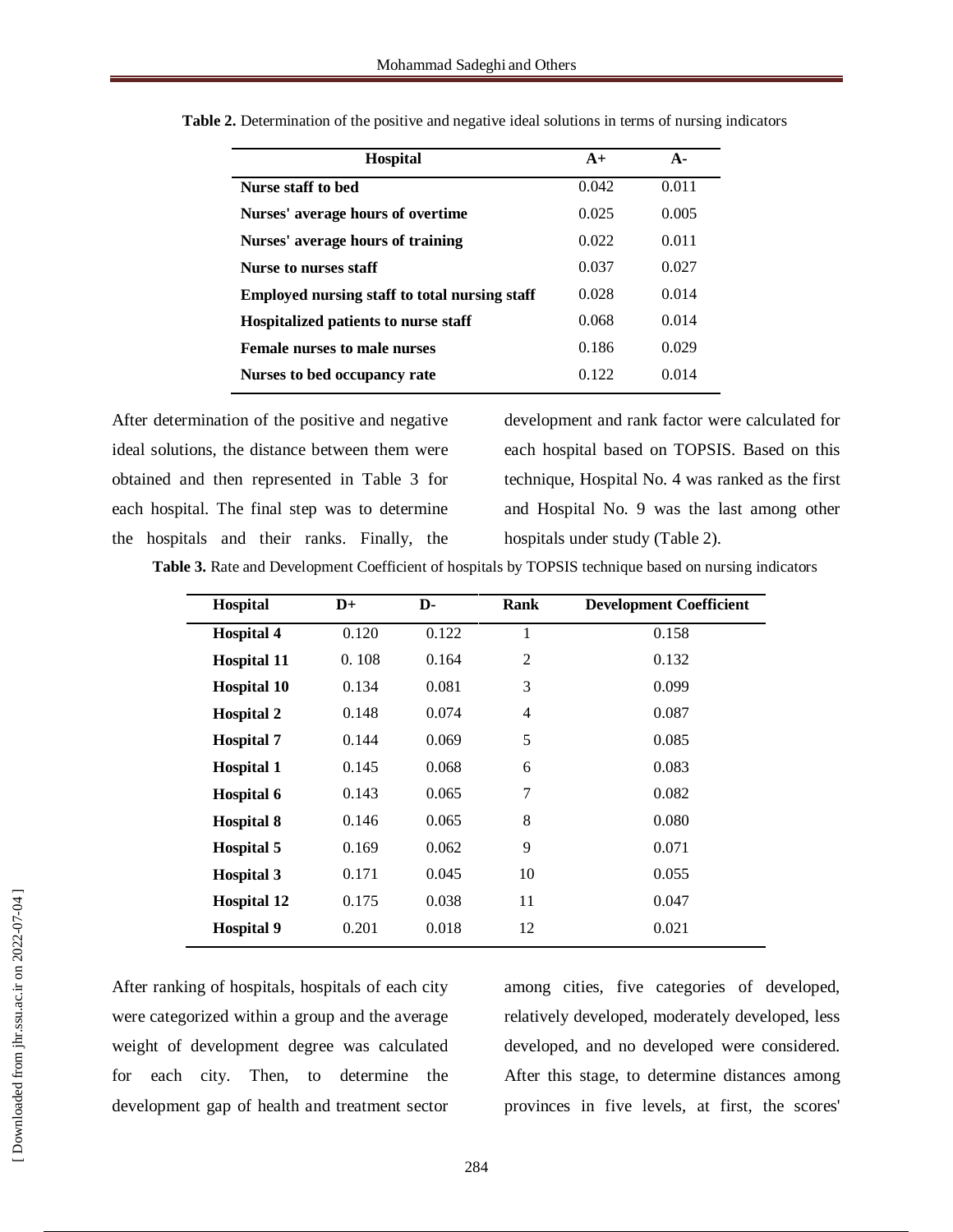change range was calculated with formula (A). Later, the formula (B) was applied and the distance between the levels was calculated. Consequently, cities were classified into five groups. A)  $R = x_n - x_i$ B)  $a = \frac{R}{l}$ 

situation and was ranked in the developed group. The worst situation was also related to the cities of Mehriz and Taft, in such a way that these cities were in less developed group regarding the national nursing indicators.

Based on the results of the national nursing indicators, in total, Yazd achieved the best

| Group         | Levels' distances | Degree of enjoyment  | <b>Cities</b>                           | Number of | <b>Percent</b> |  |
|---------------|-------------------|----------------------|-----------------------------------------|-----------|----------------|--|
|               |                   |                      |                                         | towns     |                |  |
| <b>First</b>  | 0.132-0.158       | developed            | Yazd                                    |           | 12.5%          |  |
| <b>Second</b> | $0.104 - 0.132$   | relatively developed | Harat                                   |           | 12.5%          |  |
| <b>Third</b>  | $0.077 - 0.104$   | moderately developed | Abarkooh, Bafgh,<br>Meibod, and Ardakan | 4         | 50%            |  |
| <b>Fourth</b> | $0.050 - 0.077$   | less developed       | Mehriz and Taft                         | 2         | 25%            |  |
| <b>Fifth</b>  | $0.021 - 0.050$   | no developed         | -                                       | $\Omega$  | 0%             |  |

**Table 4.** Cities' development levels in enjoyment from the national nursing indicators

k

#### **Discussion**

In the present study, to rank hospitals based on the national nursing indicators, eight scales were determined as the main scales by the experts' opinions. These scales consisted of: the ratio of nurses to beds, nurses' average hours of overtime, nurses' average hours of training, the ratio of a nurse to all nurse staffs, the employed nursing staff (official and with contract) to the all nurses, the ratio of hospitalized patients to nurses, the ratio of female nurses to male nursing staff, and the ratio of nurses to bed occupancy rate factor. Consistent with the findings of the current study, similar indicators were also used in other studies. Sahin et al. considered scales such as the number of nurses,

active beds, number of hospitalized patients and outpatients, as well as the ratio of nursing indicators to performance as the main scales to assess productivity  $[11]$ . Bhat and colleagues used scales of number of doctors as well as nurses, paramedical, administrative and technical staffs, number of beds, medical expenses, physical infrastructure, equipment list, working hours, and inpatient services to measure the state hospitals in the state of Gujarat, India  $[12]$ .

Based on the Analytic Hierarchy Process and paired comparisons, within the parameters of nursing, the highest weight or priority was related to the ratio of female nursing staff to male nurses with a weight of 0.290. However,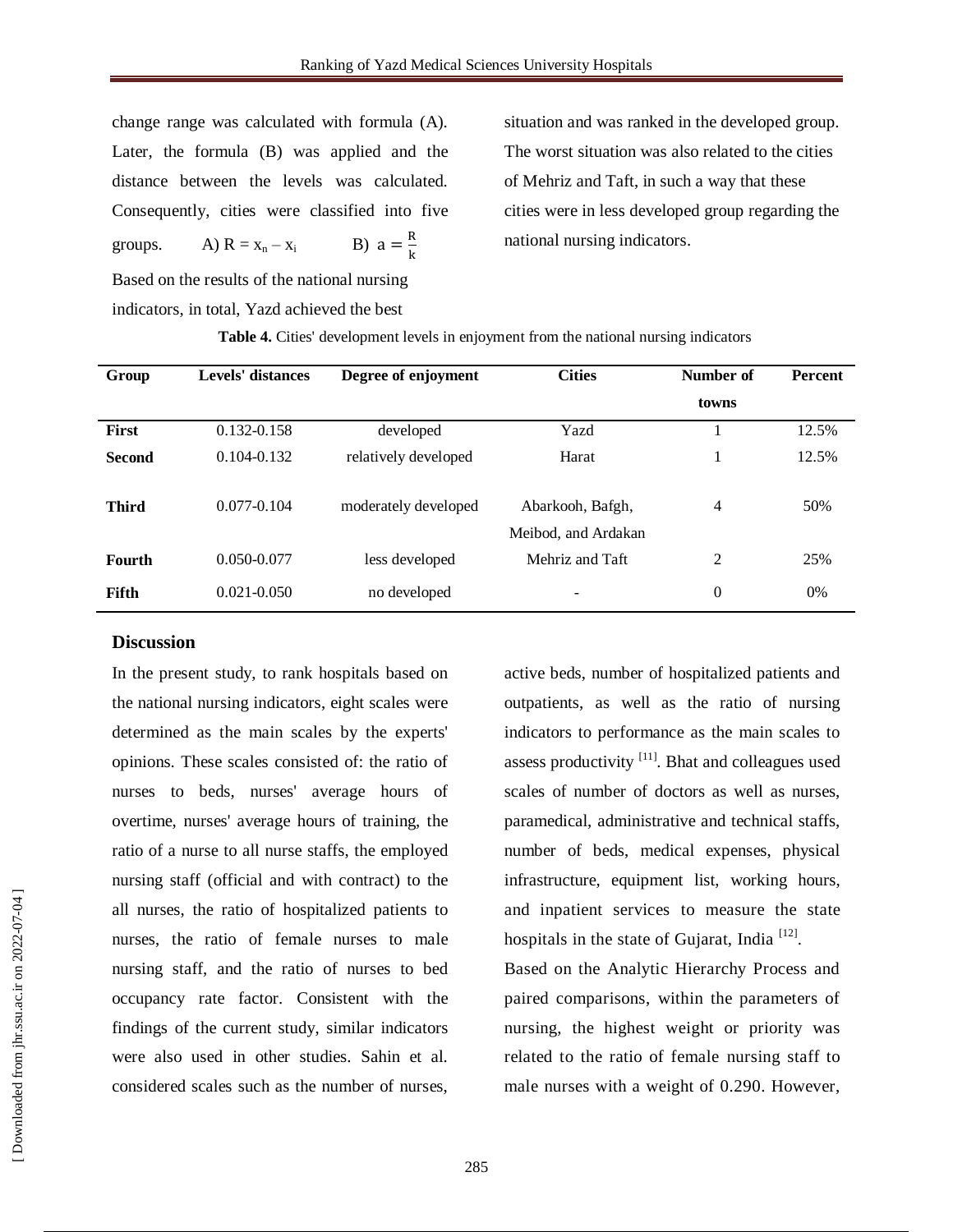the lowest weight or priority was for nurses' average overtime hours weighted as 0.038. Various studies also indicated several factors for nurses and hospitals' productivity, some of which are in accordance with the results of this study and others are inconsistent with these results. For example Moosazadeh and Amiresmaili mentioned managerial, motivational, and facilities' factors in their study  $^{[13]}$ .

Bordbar conducted a study entitled as "Effective factors on productivity of human resources by multi-criteria decision-making techniques in Shahid Sadoughi university of Yazd". They introduced management and organizational factors, organizational supporting factors, service compensation system, the environment physical and psychological factors, as well as factors of staffs' freedom and independence in performing duties as the most important factors affecting productivity of human resources<sup>[14]</sup>.

Regarding the ratio of male to female nurses' indicator that achieved the highest rank, the reason can be due to the large difference between male and female nurses in the hospital of Yazd. Another reason is that nursing jobs in some cases entails conflicts with patients' relatives, but female nurses have less power in dealing with disputes of clinical departments, therefore, presence of male nurses can be useful in some cases. Moreover, female nurses are less inclined to get evening and night shifts; this issue has doubled the importance of this scale. Considering the scale of nurses' average overtime hours that has achieved the lowest weight, the reason can be the low importance of overtime for nurses after implementation of Ghasedak system in hospitals and the plan of nurses' productivity improvement.

Based on TOPSIS technique, Hospital No. 4 was ranked as the first while Hospital No. 9 was ranked as the last among hospitals under study. The development coefficient of TOPSIS technique also showed that there is difference among hospitals on nursing indicators. In line with the results of this study, Askari et al, in their study entitled as "Evaluation of Yazd medical hospitals' efficacy" showed that there are differences among hospitals in Yazd<sup>[15]</sup>.

Abedi et al, in their study evaluated economic efficiency of ICUs in hospitals related to Yazd Shahid Sadooghi University of Medical Sciences<sup>[16]</sup>. Also, Assadi et al. <sup>[17]</sup>, studied performance of state hospitals in Yazd province by using a combination of balanced score-card models, DEA, and Servqual. They showed that there is a difference among the performance of hospitals in Yazd that is in line with the results of this study.

Based on the results, regarding the national nursing indicators, Yazd city gained the best situation among all cities, thus, it was placed in the developed group. The worst situation was also related to the cities of Mehriz and Taft. However, there was a major difference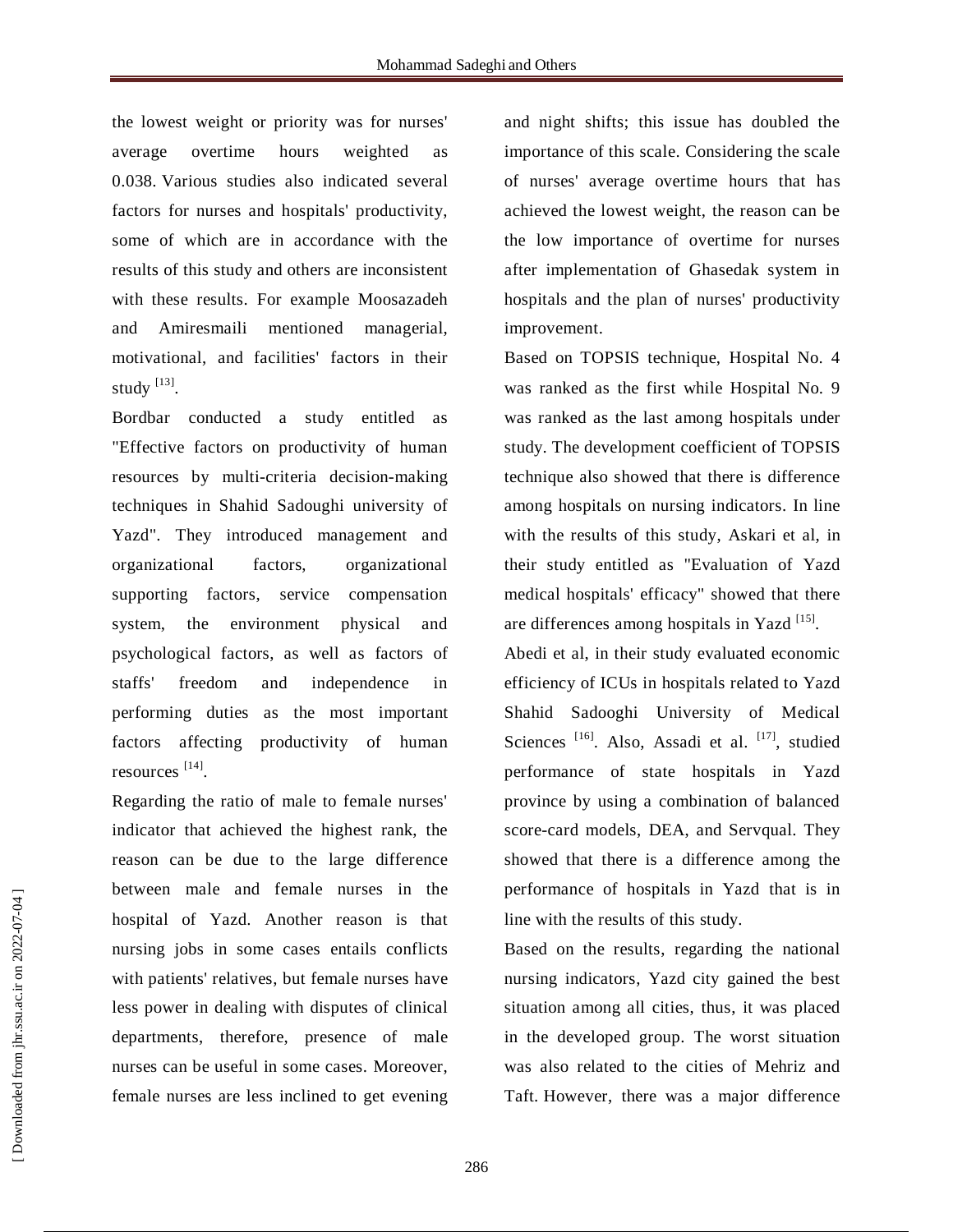among cities of this province in national nursing indicators. In a study Mousavi et al, suggested that health facilities and services are not distributed symmetrically in Yazd province and there is a large difference among cities regarding development of health services<sup>[18]</sup>. Zangiabadi studies in Kordestan province <sup>[19]</sup> and Anjomshoa study in Kerman province achieved similar results about existence of difference and inequality in utilization of health facilities. Given that hospitals of Yazd city gained the highest rates in national nursing indicators, therefore, they achieved the best situation in development.

#### **Conclusion**

Since hospitals consider different strategies for survival and development of their human resources, identification of key indicators related to nurses is important for health organizations. It also can be used to remove obstacles and limitations in this field. Based on findings of the current study, it can be confirmed that considering strategic actions simultaneously to improve priority of all eight indicators, can impose great costs to the system. So, indicators should be monitored periodically and based on their priority to maintain system's efficacy and improve actions' effectiveness.

Regarding the involvement of top and middle managers in determining these indicators and prioritizing them, it can be expected for them to have more desire and commitment on the development of these indicators. Further, balanced allocation of nursing staff in hospitals of Yazd Medical Sciences, in the context of proportional distribution of gender as well as allocation of facilities and resources to hospitals based on the ratio of nurses to performance scales can help efficiency and performance of the health sectors to a great deal.

In order to reduce the difference among cities about national nursing indicators and in order to reach a fair and balanced situation in health throughout the whole province, efforts should be taken to reduce the gap in enjoying health as well as treatment facilities and amenities among cities based on the development situation of cities in this field and programs based on facts. By doing this, more real and tangible ratios are presented to compare hospitals and to reduce the shortage of nursing forces.

### **Acknowledgment** None **Conflict of Interest** None

#### **References**

- 1. Rao M, Rao KD, Kumar AS, et al. Human resources for health in India. The Lancet. 2011;377(9765): 587-98.
- 2. Kakuma R, Minas H, van Ginneken N, et al. Human resources for mental health care: current situation and strategies for action. The Lancet. 2011;378(9803): 1654-63.